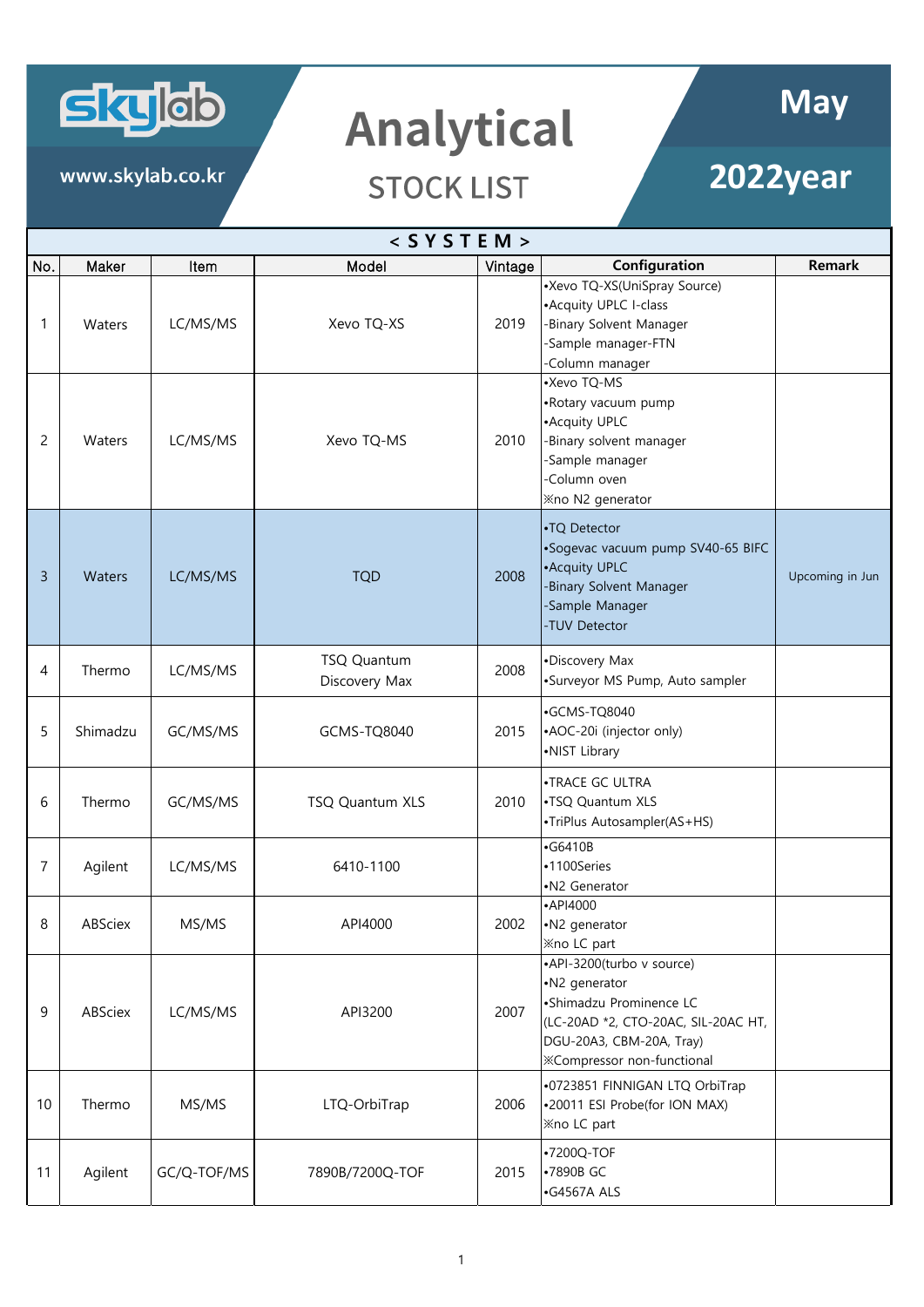| 12 | Agilent     | ICP-OES     | Agilent720            | 2013 | •700 series ICP-OES<br>•SPS-3 Autosampler<br>•CA-1115A Chiller                                                                                                                                                                                   |                 |
|----|-------------|-------------|-----------------------|------|--------------------------------------------------------------------------------------------------------------------------------------------------------------------------------------------------------------------------------------------------|-----------------|
| 13 | Agilent     | LC/MS       | 6125-1260             | 2013 | •LC part<br>-Bin pump G1312B<br>-HiP Degasser G4225A<br>-HiP ALS G1367E<br>-Thermostat G1330B<br>-Column oven CO705N(GL Sciences)<br>•MS Part<br>-MSD G6125B<br>-Rotary pump(new)<br>-N2 generator(AC100V-50Hz)<br><b>Xion source: ESI, APCI</b> |                 |
| 14 | <b>JEOL</b> | GC/MS       | JMS-Q1050GC/7890A     | 2012 | •JMS-Q1050GC<br>QMS Basic body (El lon source)<br>•7890A GC<br>•EQ-12031HSA Headspace Auto<br>sampler S-trap(Cryo)                                                                                                                               |                 |
| 15 | Agilent     | GC/MS       | 7890B/240MS           | 2014 | •240MS (G3936AA) Ion Trap MS<br>•7890B(G3440B) GC<br>•G4513A Auto-Injector ※Option                                                                                                                                                               |                 |
| 16 | Agilent     | GC/MS       | 7890B-5977B           | 2016 | •7890B GC<br>•5977B MSD<br>•G4513A Auto injector <b>※Option</b><br>•7697A HSS ※Option                                                                                                                                                            |                 |
| 17 | Agilent     | Single MSD  | 5977A                 | 2014 | •5977A MSD<br>•Vacuum pump<br><b>Xno GC part</b>                                                                                                                                                                                                 |                 |
| 18 | Shimadzu    | GC/MS       | GCMS-QP2010Plus       | 2006 | ·GCMS-QP2010Plus<br>$\cdot$ TD-20                                                                                                                                                                                                                | Upcoming in Jun |
| 19 | Waters      | <b>UPLC</b> | Acquity UPLC(H-class) | 2012 | .Quaternary solvent manager<br>•TUV Detector<br>•Sample manager-FTN<br>·Sample Organizer<br>•Column manager                                                                                                                                      |                 |
| 20 | Waters      | <b>UPLC</b> | Acquity UPLC(H-class) | 2017 | .Quaternary solvent manager<br>•Sample Manager<br>•Column manager<br>•PDA Detector                                                                                                                                                               | Upcoming in Jun |
| 21 | Shimadzu    | <b>UFLC</b> | Prominence            | 2014 | $\cdot$ LC-20AD*2<br>•DGU-20A5R<br>$\cdot$ SIL-20AC<br>$\cdot$ CTO-20AC<br>•SPD-20AV(UV-VIS)<br>$\cdot$ CBM-20A                                                                                                                                  | Upcoming in Jun |
| 22 | Agilent     | <b>HPLC</b> | 1260 Infinity LC      | 2016 | •1260 Quat pump G1311B<br>•1260 Autosampler G1329B<br>•1290 Thermostat G1330B<br>•1260 TCC G1316A<br>•1260 UV-VIS G1314F<br>•Solvent tray                                                                                                        | Upcoming in Jun |
| 23 | Agilent     | <b>HPLC</b> | 1260 Infinity LC      | 2016 | •1260 Quat pump G1311B<br>•1260 Autosampler G1329B<br>•1290 Thermostat G1330B<br>•1260 TCC G1316A<br>•1260 UV-VIS G1314F<br>•Solvent tray(steel type)                                                                                            | Upcoming in Jun |
| 24 | Waters      | <b>HPLC</b> | Alliance 2695         | 2007 | •Alliance 2695<br>•Column heater module<br>•2996 PDA                                                                                                                                                                                             | Upcoming in Jun |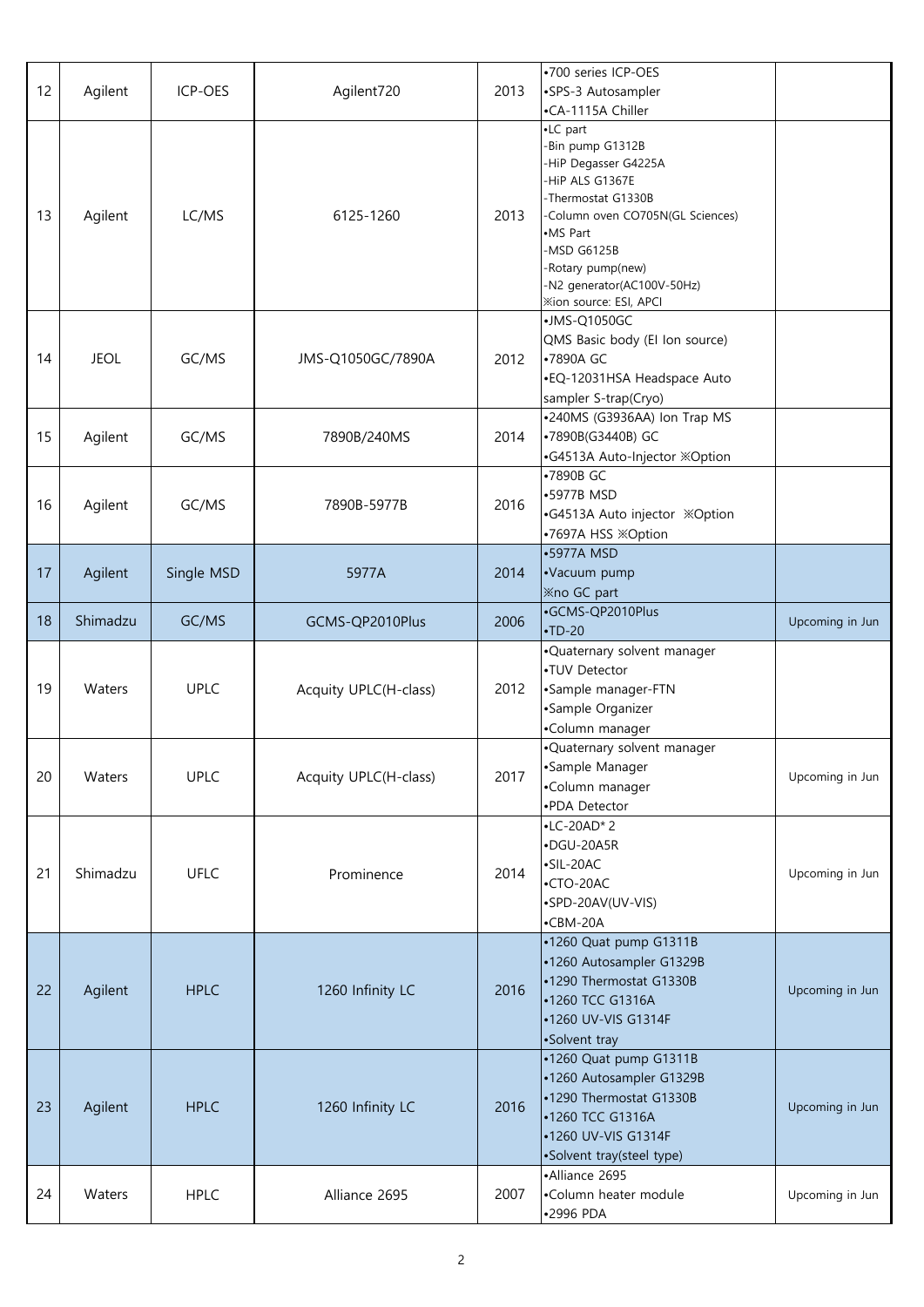| 25 | <b>JASCO</b> | <b>HPLC</b>   | LC-2000Plus    | 2002 | .PU-2089Plus Quaternary Gradient<br>Pump<br>•CO-2065Plus Column oven<br>•AS-2051Plus Autosampler                                                             |                 |
|----|--------------|---------------|----------------|------|--------------------------------------------------------------------------------------------------------------------------------------------------------------|-----------------|
| 26 | <b>JASCO</b> | <b>HPLC</b>   | LC-2000Plus    | 2002 | .PU-2089Plus Quaternary Gradient<br>Pump<br>•CO-2065Plus Column oven<br>•AS-2051Plus Autosampler<br>•UV-2077Plus UVD<br>•UV-2075Plus UVD<br>·RI-2031Plus RID |                 |
| 27 | Metrohm      | IC            | 761 Compact IC |      | •Metrohm 761 Compact IC<br>•Dionex AS40 Automated Sampler                                                                                                    |                 |
| 28 | Agilent      | GC            | 7890B/8355     | 2018 | •7890B GC<br>•8355 SCD                                                                                                                                       | Upcoming in Jun |
| 29 | Agilent      | GC            | 7890B          | 2015 | •7890B GC(FID, TCD)                                                                                                                                          | Upcoming in May |
| 30 | Agilent      | GC            | 6890N          | 2006 | •6890N(FID)                                                                                                                                                  | Upcoming in Jun |
| 31 | Shimadzu     | GC            | GC-2010        | 2009 | $-GC-2010$<br>·Inlet, FID<br>$\cdot$ AOC-20i<br><b>Xno Software</b><br><b>Xtemperature sensor &amp; circuit board</b><br>non-functional                      | Upcoming in Jun |
| 32 | Shimadzu     | GC            | GC-2010Plus    | 2010 | •GC-2010Plus(FID)<br>$\cdot$ AOC-20i<br><b>Xno software</b>                                                                                                  |                 |
| 33 | Shimadzu     | GC            | GC-2010Plus    | 2015 | •GC-2010Plus AT(TCD)<br>•multi mode inlet OPTIC-4SC<br>•Air compressor SLP-07EED<br><b>Xno recovery software</b>                                             |                 |
| 34 | Shimadzu     | GC            | GC-2014        | 2008 | •GC-2014*2 (FID)<br>$\cdot$ AOC-20i*1<br><b>Xno</b> software                                                                                                 |                 |
| 35 | Agilent      | AAS           | AA280Z         | 2016 | [Furnace type]<br>•Agilent 280Z AA furnace AAS<br>•130 Sample carousel<br>•Chiller(for Furnace)                                                              |                 |
| 36 | Varian       | AAS           | AA240Z         |      |                                                                                                                                                              |                 |
| 37 | Thermo       | AAS           | iCE3500        | 2012 | •CE3500 Zeeman Flame/Furance AA<br>system<br>•HYD-10U, HYD-20U1                                                                                              | Upcoming in Jun |
| 38 | Shimadzu     | AAS           | AA-6650F       | 2002 | [Flame type]<br>•AA-6650F                                                                                                                                    |                 |
| 39 | Hitachi      | AAS           | Z-2010         | 2012 | [Tandem type(Flame&Graphite<br>furnace)]                                                                                                                     |                 |
| 40 | Hitachi      | AAS           | Z-2010         | 2010 | [Tandem type(Flame&Graphite<br>furnace)]<br>-Z-2010 Zeeman AAS<br>•SSC-230 Autosampler<br>$-HFS-3$<br>•Chiller<br>•Compressor                                | Upcoming in Jun |
| 41 | <b>JASCO</b> | UV-VIS        | $V-660$        | 2010 | Wavelength range: 187 to 900nm                                                                                                                               |                 |
| 42 | <b>JASCO</b> | UV-VIS        | $V-530$        | 2005 | Wavelength range: 190 to 1100nm<br>Touch panel                                                                                                               |                 |
| 43 | LNI          | Air Generator | Zero Air       |      | ZA-6L-EU                                                                                                                                                     |                 |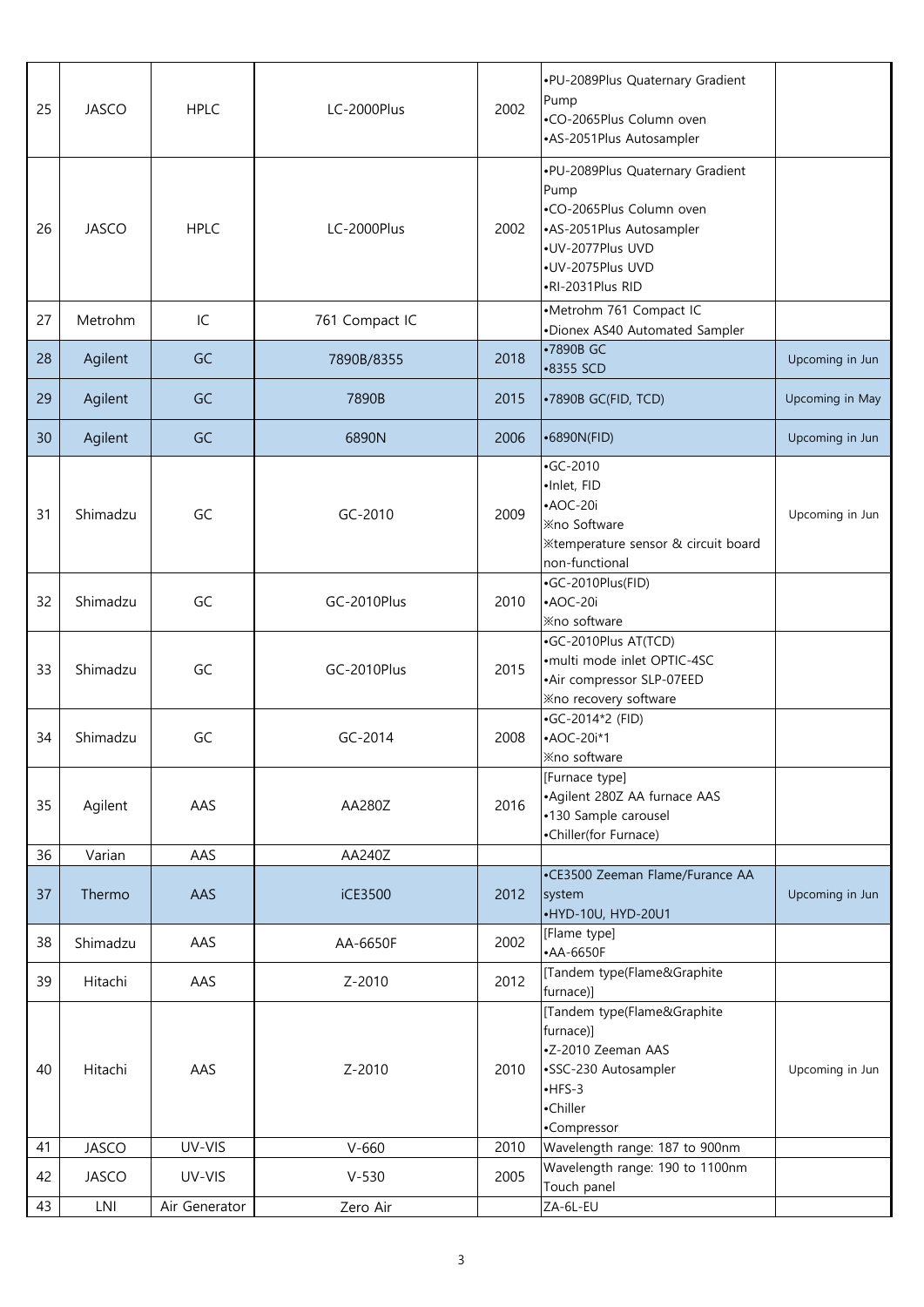| 44 | <b>JEOL</b>               | Auto Amino<br>Acid Analyzer              | JLC-500/V2           | 2009  |                                                                                                                                                                                                                                                                                                                                                                                                                                                                                                                                                                                                                              |                  |
|----|---------------------------|------------------------------------------|----------------------|-------|------------------------------------------------------------------------------------------------------------------------------------------------------------------------------------------------------------------------------------------------------------------------------------------------------------------------------------------------------------------------------------------------------------------------------------------------------------------------------------------------------------------------------------------------------------------------------------------------------------------------------|------------------|
| 45 | Agilent                   | <b>Bio Analyzer</b>                      | 2100                 | 2008  |                                                                                                                                                                                                                                                                                                                                                                                                                                                                                                                                                                                                                              |                  |
| 46 | Nikon                     | Confocal Laser<br>Scanning<br>Microscope | A <sub>1</sub> R     | 2014  | .FN1 Fixed Stage Microscope for<br>Electrophysiological<br>Research(Fluorescence & DIC type,<br>with Piezo lens 450, CFI S Fluor 4x,<br>Plan Fluor 10x, Plan Apo Lambda 20x,<br>40x, Apo Lambda S 40x W)<br>·Diode Laser 405nm 100mW<br>•Fixed Laser 488nm 20mWC<br>•Fixed Laser 561nm 20mWC<br>•Diode Laser 440nm 20mW<br>•LU4A 4-laser unit A<br>•NIS-Elements C AR-SP<br>•A1-SHR A1R Scanner set<br>•A1-DUG GaAsP Multi detector unit<br>•A1-DUT Diascopic Detector unit<br>•Fluorescence Filter(for 4 detectors)<br>•Dichroic Mirror(for 440nm)<br>·Visual servo stage<br>•HERZ Vibration Isolation Table TDI-<br>1510LA | Upcoming in July |
| 47 | Beckman                   | <b>DNA</b><br>Sequencer                  | GenomeLab GeXP Basic | 2013  |                                                                                                                                                                                                                                                                                                                                                                                                                                                                                                                                                                                                                              |                  |
| 48 | Agilent                   | HeadSpaceSam<br>pler                     | 7697A                | 2015  | •7697A HSS                                                                                                                                                                                                                                                                                                                                                                                                                                                                                                                                                                                                                   | Upcoming in May  |
| 49 | ABI                       | Genetic<br>Analyzer                      | ABI PRISM 310        | Refur |                                                                                                                                                                                                                                                                                                                                                                                                                                                                                                                                                                                                                              |                  |
| 50 | CORONA<br><b>ELECTRIC</b> | Microplate<br>Reader                     | MTP-310LAB           | 2014  | Absorbance type<br>Fillter: 450nm, 630nm                                                                                                                                                                                                                                                                                                                                                                                                                                                                                                                                                                                     |                  |
| 51 | <b>CTC Analytics</b>      | PAL SYSTEM                               | HTC PAL              | 2002  |                                                                                                                                                                                                                                                                                                                                                                                                                                                                                                                                                                                                                              |                  |
| 52 | Thermo                    | Personal<br>Genome<br>Machine            | ION-PGM              | 2014  | •Ion torrent PGM<br>•Ion OneTouchES<br>•Ion OneTouch 2<br>•APC SMART-UPS 1500                                                                                                                                                                                                                                                                                                                                                                                                                                                                                                                                                |                  |
| 53 | Teledyne<br>tekmar        | Purge&Trap                               | Atomx                | 2016  | •Atomx P&T(with Autosampler: 80vials)<br>•CCA-1112 Chiller                                                                                                                                                                                                                                                                                                                                                                                                                                                                                                                                                                   |                  |
| 54 | Teledyne<br>tekmar        | Purge&Trap                               | AQUA PT-5000J Plus   | 2005  | •AQUA PT-5000J<br>•AQUA auto70                                                                                                                                                                                                                                                                                                                                                                                                                                                                                                                                                                                               |                  |
| 55 | GLSciences                | Purge&Trap                               | AquaPT6000           | 2012  | • AquaPT AS6100 Autosampler                                                                                                                                                                                                                                                                                                                                                                                                                                                                                                                                                                                                  |                  |
| 56 | Roche                     | Real time PCR                            | LightCycler 480      | 2014  | 96well                                                                                                                                                                                                                                                                                                                                                                                                                                                                                                                                                                                                                       | Upcoming in July |
| 57 | <b>TAKARA BIO</b>         | Real time PCR                            | <b>TP800</b>         | 2009  | $\cdot$ PCR TP-800<br>•CT2Y Centrifuge(small size)                                                                                                                                                                                                                                                                                                                                                                                                                                                                                                                                                                           |                  |
| 58 | Illumina                  | Sequencing<br>system                     | Hiseq1500            | 2013  | Xupgrade Hiseq1000 to 1500                                                                                                                                                                                                                                                                                                                                                                                                                                                                                                                                                                                                   |                  |
| 59 | Shimadzu                  | <b>TOC</b>                               | TOC-VCPH             | 2004  | •TOC-VCPH<br>•ASI-V                                                                                                                                                                                                                                                                                                                                                                                                                                                                                                                                                                                                          | Upcoming in Jun  |
| 60 | <b>TAKARA BIO</b>         | Thermal Cycler                           | <b>TP100</b>         | 2008  |                                                                                                                                                                                                                                                                                                                                                                                                                                                                                                                                                                                                                              |                  |
| 61 | Millipore                 | Water<br>Purification<br>System          | ICW-3000             |       |                                                                                                                                                                                                                                                                                                                                                                                                                                                                                                                                                                                                                              |                  |
| 62 | Millipore                 | Water<br>Purification<br>System          | Milli-Q              |       |                                                                                                                                                                                                                                                                                                                                                                                                                                                                                                                                                                                                                              |                  |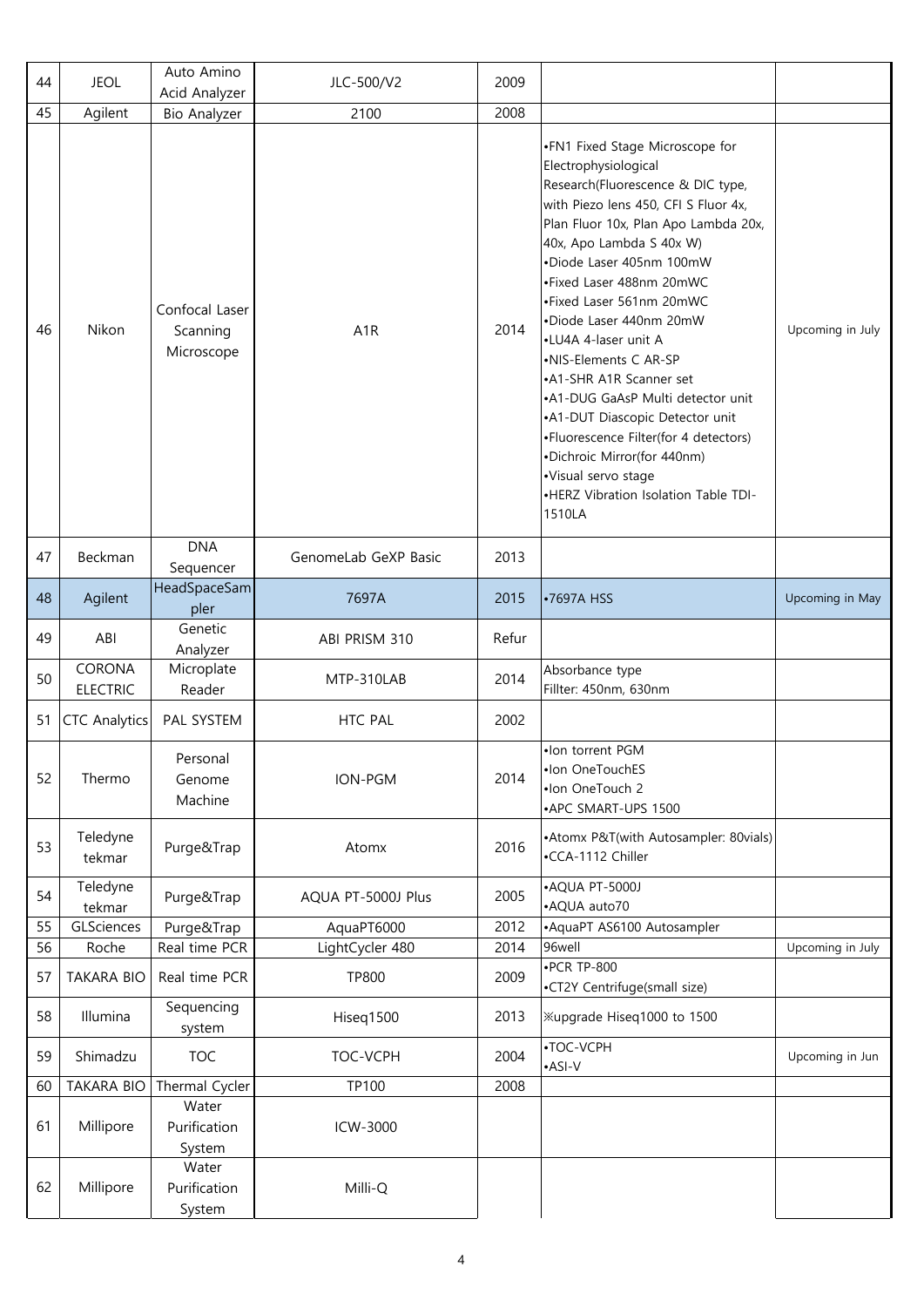| 63  | <b>ELGA</b>          | Water<br>Purification<br>System | PureLAB               | 2016    |                                    |               |
|-----|----------------------|---------------------------------|-----------------------|---------|------------------------------------|---------------|
|     |                      |                                 | < M O D U L E         |         |                                    |               |
| No. | Maker                | Item                            | Model                 | Vintage | Configuration                      | <b>Remark</b> |
| 1   | Agilent              | LC(Module)                      | FC/ALS Thermo         |         | G1330B                             |               |
| 2   | Agilent              | LC(Module)                      | Thermostat            |         | G1330B                             |               |
| 3   | Agilent              | LC(Module)                      | 1200 InstantPilot     |         | G4208A                             |               |
| 4   | Agilent              | LC(Module)                      | Controller            |         | G1323B                             |               |
| 5   | Agilent              | GC(Module)                      | FPD, Inlet module     |         | for 7890A GC                       |               |
| 6   | Agilent              | GC(Module)                      | <b>255 NCD</b>        | 2011    | •G6640A Nitrogen Chemiluminescence |               |
| 7   | Waters               | LC(Module)                      | <b>UVD 2487</b>       | 2006    |                                    |               |
| 8   | Waters               | LC(Module)                      | <b>FLR 2475</b>       | 2004    |                                    |               |
| 9   | Waters               | LC(Module)                      | Column oven           |         | Alliance series                    |               |
| 10  | Senshu<br>Scientific | LC(Module)                      | SSC-2300(Column oven) |         | <b>Xnot</b> used                   |               |
| 11  | Cryo One             | Liquid<br>Nitrogen Tank         | <b>DLS-50B</b>        |         |                                    |               |
| 12  | <b>NICHIRYO</b>      | Digital<br>Dispenser            | MIGHTY PETTER I       |         | Acetonitorile                      |               |
| 13  | <b>NICHIRYO</b>      | Digital<br>Dispenser            | MIGHTY PETTER I       |         | Aceton                             |               |
| 14  | <b>NICHIRYO</b>      | Digital<br>Dispenser            | MIGHTY PETTER I       |         | P-Xylene                           |               |
| 15  | F-DGSi               | Hydrogen<br>Generator           | Modular Alliance      |         | H <sub>2</sub>                     |               |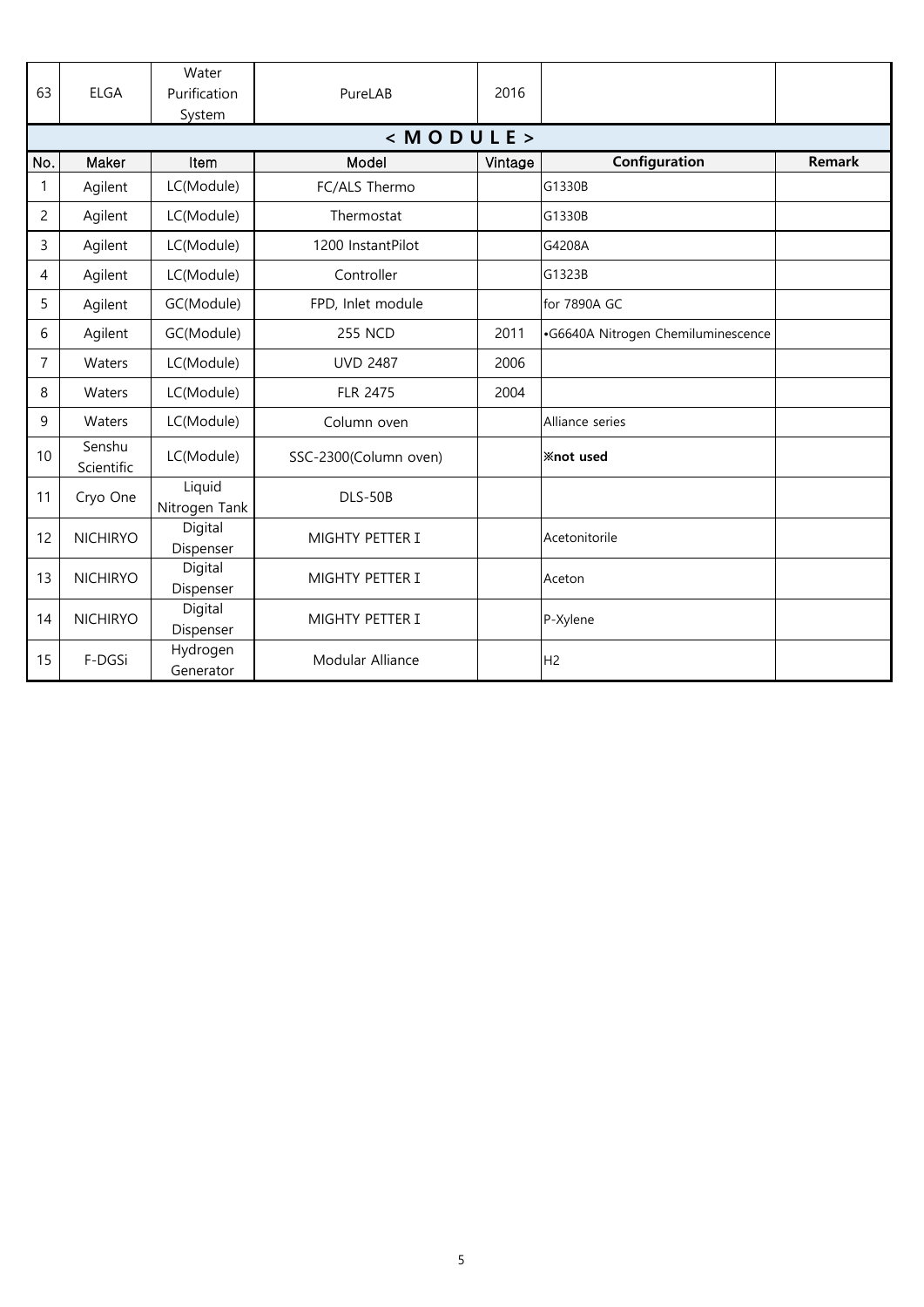## Price is being negotiated (not secured/매입 검토중)

| No.            | Maker    | Item                  | Model             | Vintage | Configuration                                                                                                                                                                                 | <b>Remark</b> |
|----------------|----------|-----------------------|-------------------|---------|-----------------------------------------------------------------------------------------------------------------------------------------------------------------------------------------------|---------------|
| 1              | Agilent  | GC/MS/MS              | 7010-7890B        | 2015    | •7890B GC<br>•Triple Quad GC/MSD 7010(EI)<br>•7693 ALS ※Option<br>•7697A HSS ※Option                                                                                                          |               |
| $\overline{2}$ | Shimadzu | GC/MS/MS              | GCMS-TQ8050NX     | 2018    | ·GCMS-TQ8050NX(EI)<br>•AOC-20S&i                                                                                                                                                              |               |
| 3              | Shimadzu | LC/MS/MS              | <b>LCMS-8050</b>  | 2019    | $\cdot$ LCMS-8050<br>•APCI-8050<br>$\cdot$ LC-30AD*2<br>$\cdot$ CTO-20AC<br>$\cdot$ SIL-30AC<br>$\cdot$ CBM-20A<br>·DGU-20A5R<br>•SPD-M30A                                                    |               |
| 4              | Agilent  | LC/MS/MS              | 6460-1200         |         | $\cdot$ G6460A<br>•1200Series<br><b>Xno N2 Generator</b>                                                                                                                                      |               |
| 5              | Agilent  | LC/MS/MS              | 6460-1200         |         | $\cdot$ G6460A<br>•1200Series<br><b>Xno N2 Generator</b>                                                                                                                                      |               |
| 6              | ABSciex  | $LC/Q$ -<br>TOF/MS/MS | 5600              | 2013    | •Triple TOF 5600+ system package<br>•CDS Calibration Delivery System<br>•Shimadzu Prominence UFLC system                                                                                      |               |
| $\overline{7}$ | Agilent  | ICP-MS                | 7500S             |         |                                                                                                                                                                                               |               |
| 8              | Perkin   | ICP-MS                | ERAN DRC II       | 2010    | •ERAN DRCII ICP-MS<br>•Chiller<br>•Sample Introduction system<br>·Data Sysytem (OS: Windows-10)<br>•Auto sampler S10 or 93+ (※Option)                                                         |               |
| 9              | Perkin   | ICP-MS                | ERAN DRC II       | 2008    | • ERAN DRCII ICP-MS<br>•Chiller<br>•Sample Introduction system<br>•Data Sysytem (OS: Windows-10)<br>•Auto sampler S10 or 93+ (※Option)                                                        |               |
| 10             | Perkin   | ICP-MS                | <b>ERAN DRC-e</b> | 2008    | •ERAN DRC-e ICP-MS<br>•Chiller<br>•Sample Introduction system<br>•Data Sysytem (OS: Windows-10)<br>•Auto sampler S10 or 93+ (※Option)                                                         |               |
| 11             | Perkin   | ICP-MS                | <b>ERAN DRC-e</b> |         |                                                                                                                                                                                               |               |
| 12             | Perkin   | ICP-OES               | Optima 5300DV     |         |                                                                                                                                                                                               |               |
| 13             | Perkin   | ICP-OES               | Optima 5300DV     | 2008    | •Optima 5300DV ICP-OES<br>•Chiller<br>•Air compressor<br>•Sample Introduction system<br>•Data Sysytem (OS: Windows-10)<br>•Auto sampler S10 or 93+ (※Option)<br>•Electric Air dryer (※Option) |               |